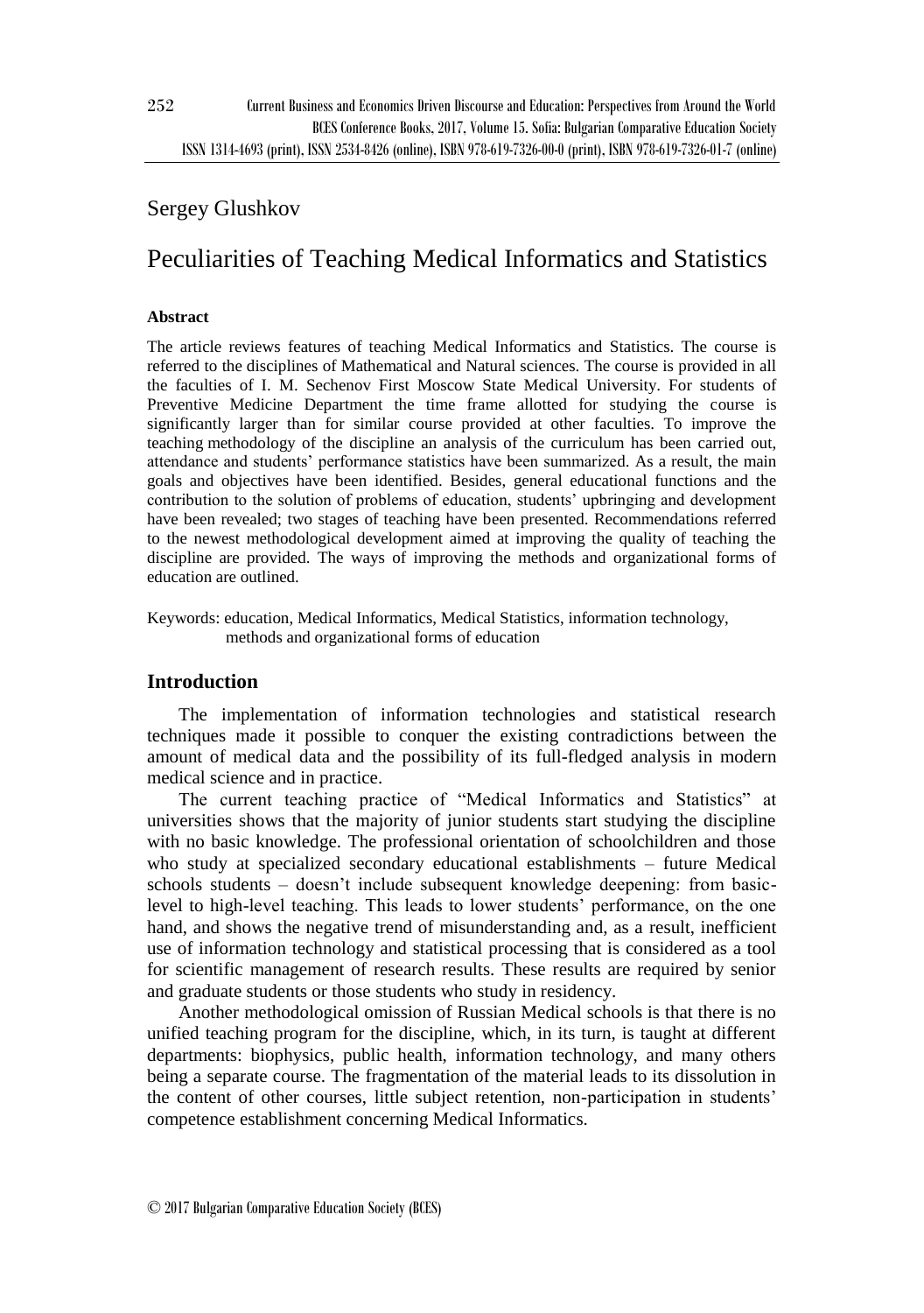#### **Methodological framework of the course**

*The main aim of the subject* is to develop a comprehensive vision of modern information technology and skills of using the most efficient and widely spread ones in practice. Another goal is to make students aware of the role of statistics in modern society, its influence on the current state and the development of science and technology, and the development and distribution of information technology.

Practical mastering of using efficient computer technology and special programs is a part of the course that teaches students to actively and productively use information technology in studying other disciplines.

Primary goals of the subject:

- to acquaint students with the main devices of a modern computer;
- to master practical skills of working with a PC;
- to master the skills of algorithmization and planning of problem solution;
- to create a vision of modern computer graphics and its implementation in various fields of human activity, to acquaint students with basic concepts and methods of using a certain pack of computer graphics in practice;
- to create a vision of modern integrated systems and their usage in in various fields of human activity;
- to create a vision of information technology being a system of hardware and software tools and methods of using them;
- to clarify the role of information technology and the perspectives of its development for modern society.

The discipline "Medical Informatics and Statistics" provides students not only with the newest information processing toolkit, but also with a range of methods of using the toolkit in studying and analyzing the phenomena, objects and systems.

It is clear that the subject could not be studied separated from other disciplines. It must be adapted to the changes in the contents, teaching forms and methods of other disciplines. These changes are required to reflect the influence of information technologies on modern science, technology and all spheres of social life.

The content of the discipline includes a complex of interconnected components: theoretical and practical (Gerasimov, 2008).

Theoretical part of the course is aimed at developing the skills of analyzing objective problems and of algorithmic culture.

Practical aspect is devoted to acquiring the skills of working with the readymade software. The need to develop the skills of dealing with an electronic computer includes significant increase in the amount of practice exercises (in comparison with other disciplines) in the overall structure of the course. This differentiates the discipline from the others.

It is essential to point out the main educational functions of the subject, its impact on the process of solving educational problems and of students' upbringing and development.

The worldview function of the course. The function lies in clarifying the role of information processes (transfer, convert, store, etc.) for wildlife, technology, society; the importance of informatics and computing technology for the improvement of production efficiency, the change in the nature of work. One should admit that this function is not yet sufficiently implemented.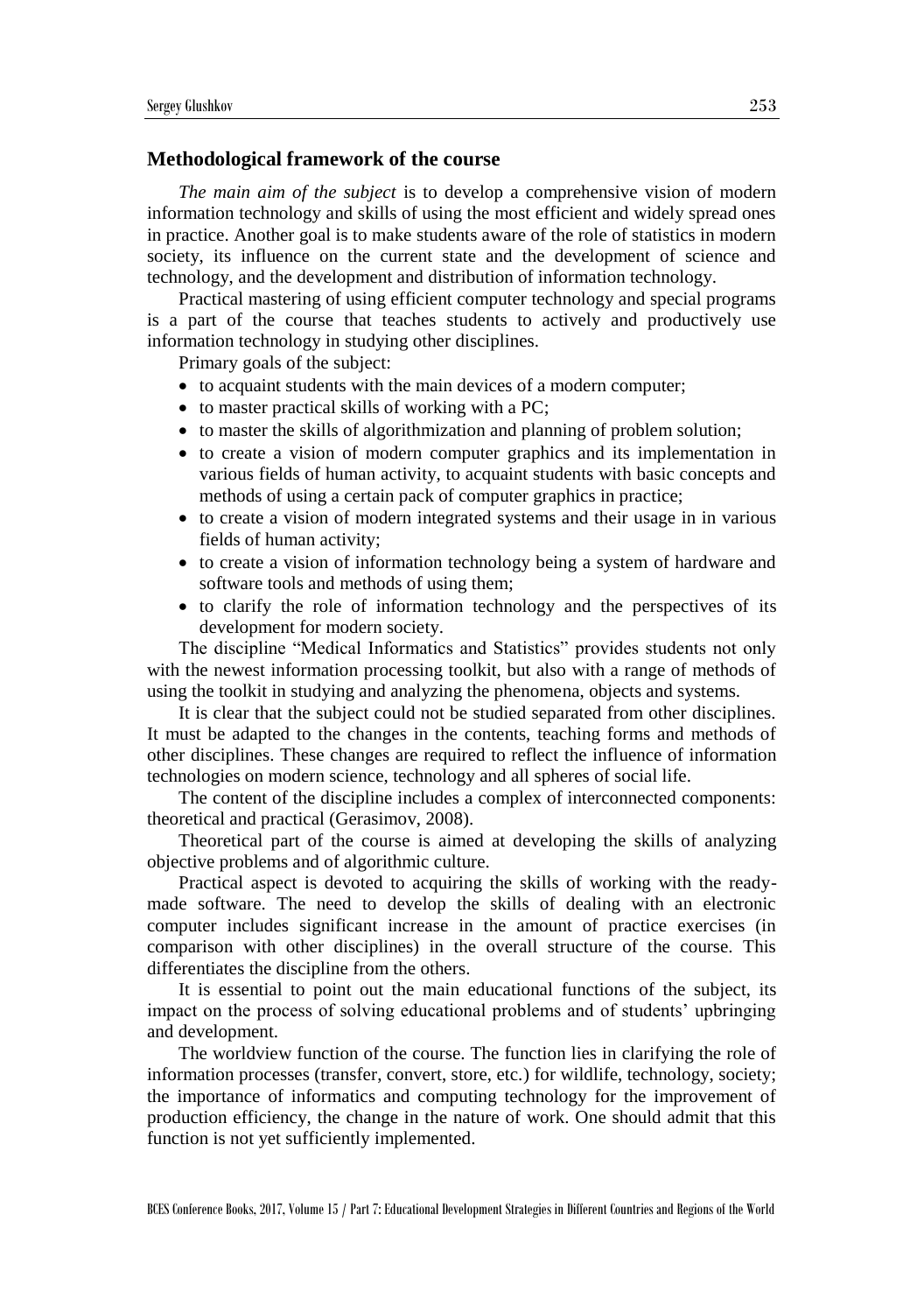The educational function of the discipline deals with the issue of developing the skills of using computing equipment as a special tool of reaching educational objectives.

Dividing the aims into two large groups, referred to the development of the discipline and acquainting students with the basics of Informatics as a fundamental science, leads to *a two-staged* teaching structure.

*The first stage* is devoted to mastering the applications of Informatics and Statistics and is aimed at reaching a certain level that allows the subsequent wide use of obtained knowledge and skills.

*The second stage* is devoted to studying the basics of Informatics and Statistics as a fundamental branch of science and is foremost connected with shaping students' scientific worldview.

#### **Improvement of methods and organizational forms of teaching**

Talking about the improvement of methods and organizational forms of teaching, the key objective is to bridge the gap between theoretical and practical aspects of the course.

The most important issue is the one connected with choosing organizational forms of running the classes. Analyzing the nature of activities of those who are engaged in Informatics shows that a collective type of activity dominates here. Considering that it is important not only to give students certain knowledge and competencies but also some teamwork skills, such forms of teaching like seminars, workshops and debates should be widely used. Besides, collective activities like preparing an abstract, a report, carrying out a modeling experiment, preparing materials for other disciplines and others should be implemented. These forms can provide better subject retention, development of students' autonomy and willingness of being more active.

However, one shouldn't treat computer literacy only as the interaction with a computer on different levels. The key aim of the course is to develop the students' structural way of thinking. Therefore, a significant problem here lies in analyzing the relations between the course of Informatics and other disciplines of the program and, thus, in identifying the spheres of its application.

It is essential to develop *additions and clarifications* for the curricula of almost all the disciplines taking into account the potential of modern information technology and its development perspectives.

The education should be based on the *skills of finding* the necessary data and *working* with various databases, most notably with the ones in the Internet. This will help to avoid memorizing extensive, but later unnecessary knowledge (Glushkov et al., 2015).

A computer should be treated as *a learning tool*, but not as a subject of learning.

#### **Teaching Informatics and Computing technology at universities**

Considering the experience, it is recommended to study Informatics and Computing technology at universities in the following way:

• start from computer drawing, mastering the basic graphics software;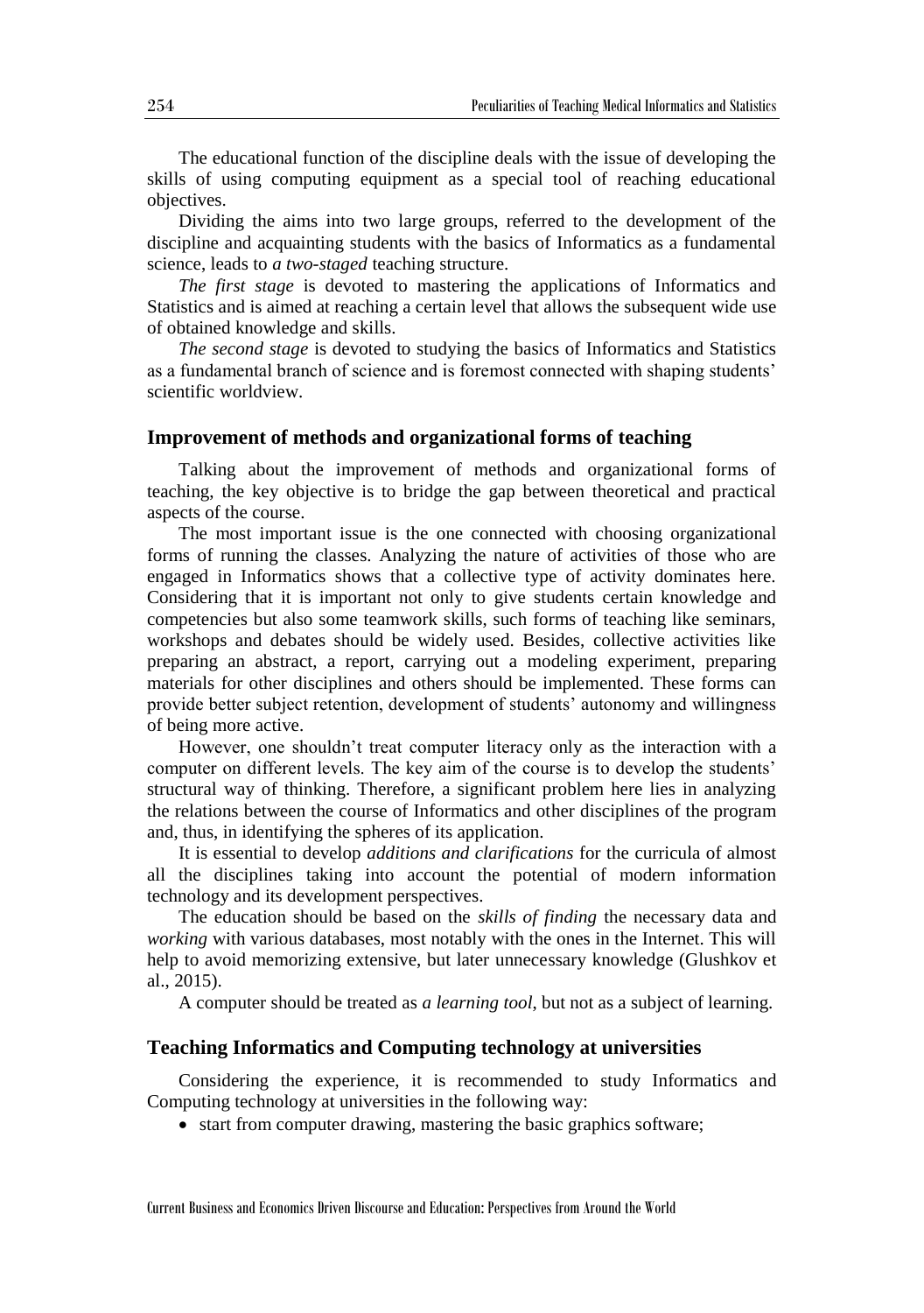- learn the simplest tools of working with texts, master text editing software and the basics of text layout;
- master transforming the office software into a single process (texts, graphics and spreadsheets);
- study the basics of telecommunication technology (working with the local network, Internet);
- study the basics of algorithmization and programming in a modern high-level language.

Therefore, in the future it is necessary to pay more attention to using computer technology in practice and improving the intellectual level of students while studying the Informatics and Computing technology.

Studying mathematical statistics is based on using certain knowledge of mathematics as well as the following toolkit: Microsoft Excel, SPSS (PASW), and etc. Thus, there is no doubt that lack of study hours devoted to this particular discipline at universities leads to significant problems. Students' answers, such as "I do not know why this is necessary", show that they have no motivation to study the course during the first semester, this is particularly true in the case of mathematical statistics (Gerasimov, 2007).

The probability theory and mathematical statistics  $-\dot{i}$  is an obligatory subject that is included in the educational standards of the new generation for technical and humanitarian specializations. The discipline occupies a unique position among other branches of natural science. Its importance and relevance are reflected not only in skilled use of theoretical and probabilistic methods and ideas in professional field. It is also reflected in wide impact on the cognitive area: from establishing a modern way of thinking to thorough understanding of complex systems and modern conceptual vision of the world.

During the process of education it is important to pay certain attention to the inter-subject relations, in particular, between mathematical statistics and the Faculty of Preventive Medicine, Medicine and Pediatrics, where the knowledge of mathematics plays a significant role.

Underestimation of the role of this discipline by students may be connected with the fact that for junior students the role of mathematics and mathematical statistics in medicine is not obvious. Junior students are not interested in learning the material as they don't understand that it helps them to model, analyze and reach the professional goals.

Despite the increasing number of students the rate of their attendance decreases and now reaches 15%. Looking at elective courses the parameter equals 75% at the fourth year and lowers among sixth-year students. At the same time the number of students who do not attend extra classes rises.

These knowledge gaps hinder the teaching process, lower the motivation of getting new knowledge. Professors have to be patient and use their experience to regain the balance of students' knowledge as soon as possible by closing the existing gaps. One of the ways out is to develop special websites and electronic versions of textbooks and manuals.

By all means, that is not a question of total refusal of manual computing. It is more efficient to start using information technology after learning the basics of traditional ways of calculating. This greatly facilitates and speeds up the process of